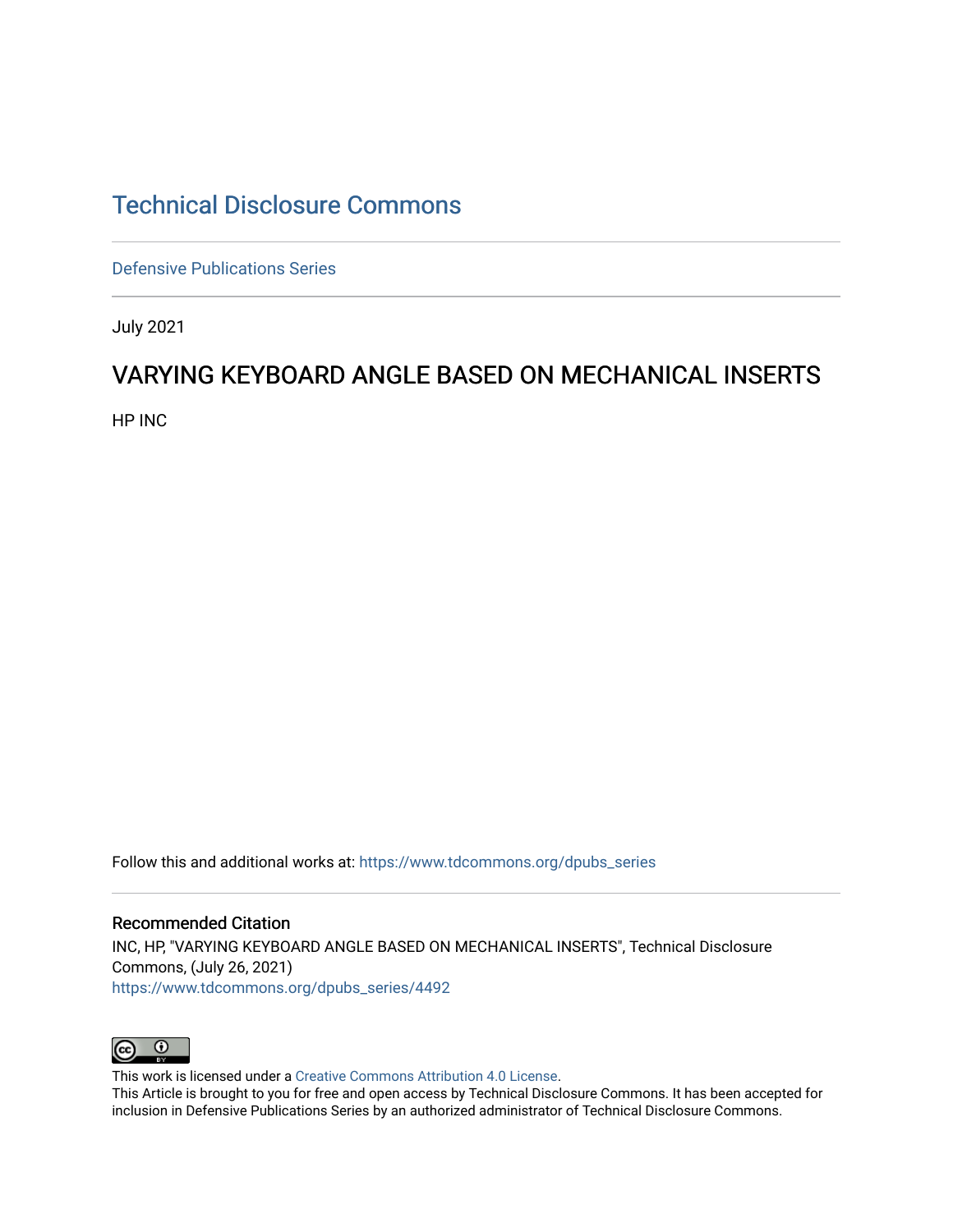## **Varying Keyboard Angle based on Mechanical Inserts**

**Abstract:** A mechanical insert adjusts the shape and height of a keyboard so as to accommodate the ergonomic preferences of its user.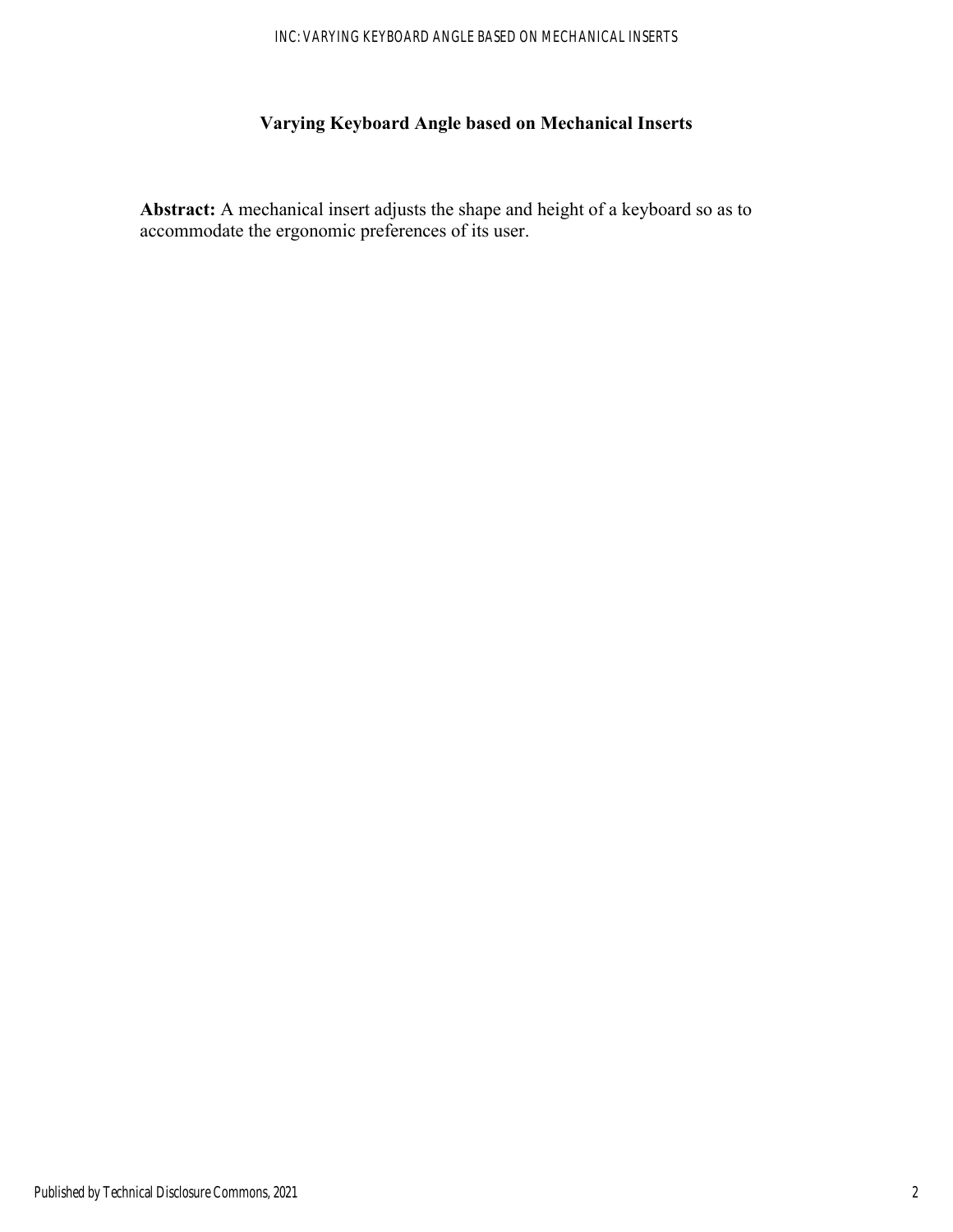This disclosure relates to the field of keyboards.

A technique is disclosed that uses separate pieces inserted into strategic locations of a keyboard to alter the height and ergonomics of the keyboard.

Today, the shape and size of notebook and desktop computer keyboards are fixed. They are made with designed and placed molds, so users do not have a choice of keyboard angle adjustment. As a result, many users experience ergonomic problems due to their keyboards. Any custom design would be very costly and difficult to implement.

According to the present disclosure, and as understood with reference to the Figure, the angle of keys and the z-height of a notebook or desktop computer keyboard can be customized by users via mechanical inserts.

In one implementation, multiple inserts are manually inserted to increase the height or shape. In another implementation, an insert is adjustable using screws and springs, and the tension on the insert is increased or decreased to change the height of the insert while it is inserted into the keyboard. In this way, the keyboard height and angle can be adjusted via small screws on the keyboard itself. In yet another implementation, the insert is a Chinese fan style mechanism without layers. It is used to alter the keyboard shape and angle, by stretching and locking the keyboard into place. This eliminates the need for multiple inserts by integrating the fanning ability into the center strip of the keyboard instead.

These implementations allow for flexibility of the ergonomics of the keyboard in a notebook or desktop keyboard platform where ergonomics is typically not an easy option in small form factor designs.

In one example, a keyboard 10 has a left portion 20 and a right portion 30. A fan style mechanism 40 is connected, in some cases detachably, to the left 20 and right 30 portions. A hinge portion 45 of the fan mechanism 40 allows the left 20 and right 30 keyboard portions to pivot to a better ergonomic position for the particular user. Another hinge (not shown) may be attached adjacent the hinge portion 45 to elevate the rear of the left 20 and right 30 portions (and fan mechanism 40) in a tripod-like arrangement to further enhance ergonomics.

The disclosed technique advantageously provides adjustable and customizable parts which allow a user to easily increase the height and angle of the keyboard. The user also has the option to add weight to the keyboard, or takeaway weight from it. Using a single insert, the keyboard angle can be fine-tuned to the user's setup so that the ergonomics for the user are ideal. If the user then changes the posture of their setup, they can quickly adjust the angle and height of their keyboard on the go. As a result, a single keyboard product can be user-adjusted to match the needs of a large number of customers, rather than needing a variety of differently shaped keyboards for different customer.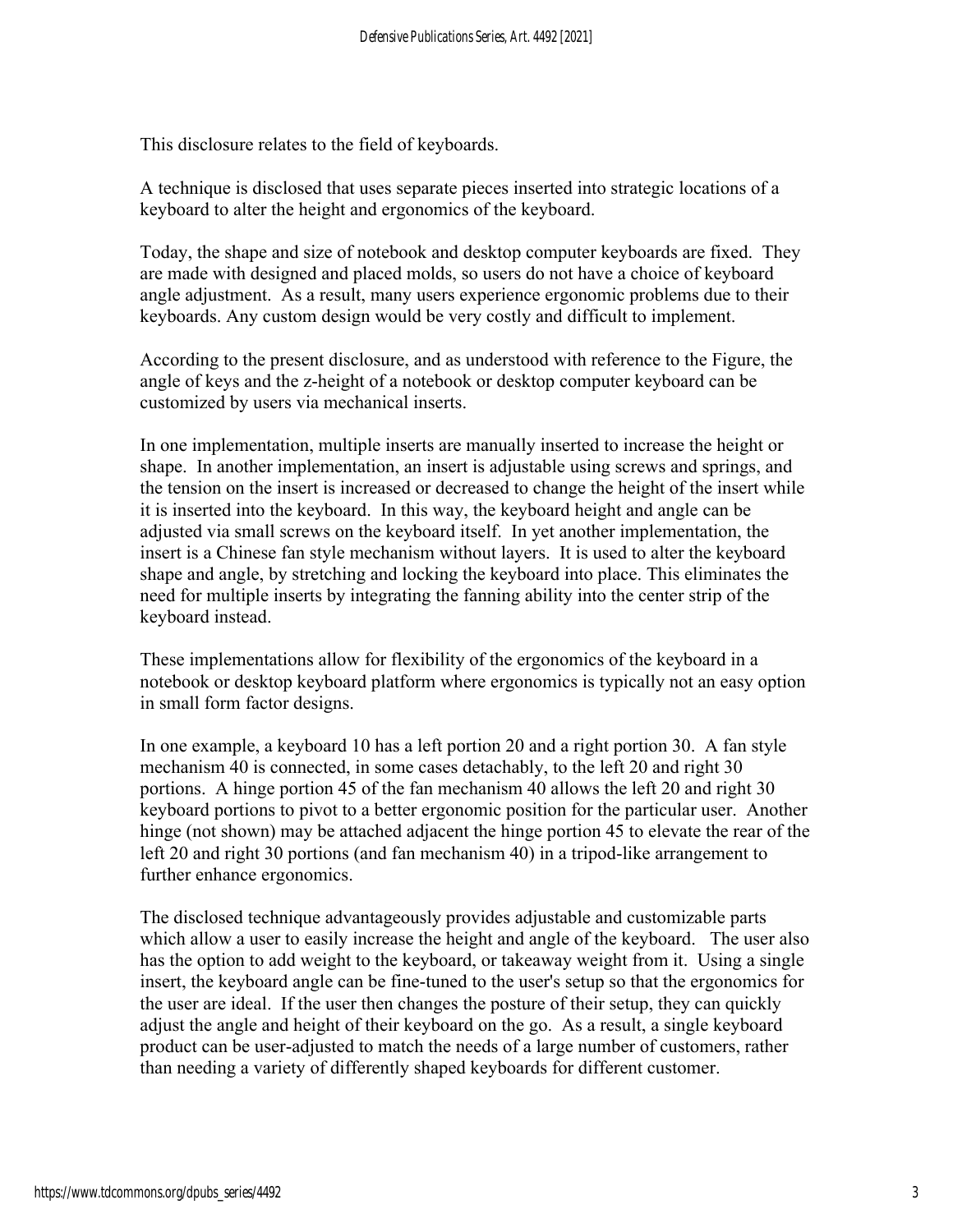## Disclosed by Alexander Williams, Zody Lin, and Colin King, HP Inc.